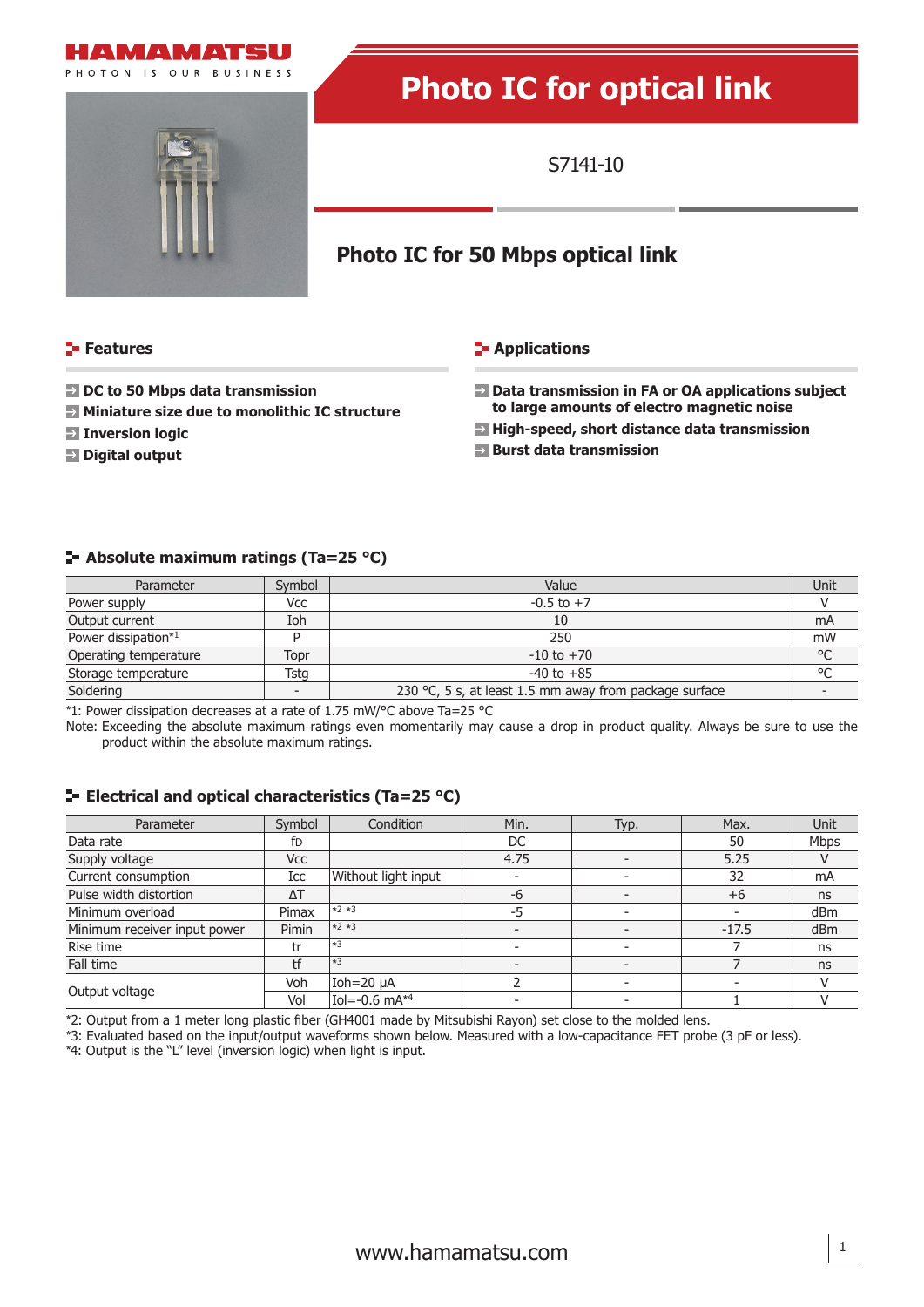





 $\Delta T = pw1 - pw$ 

KPICC0023EB



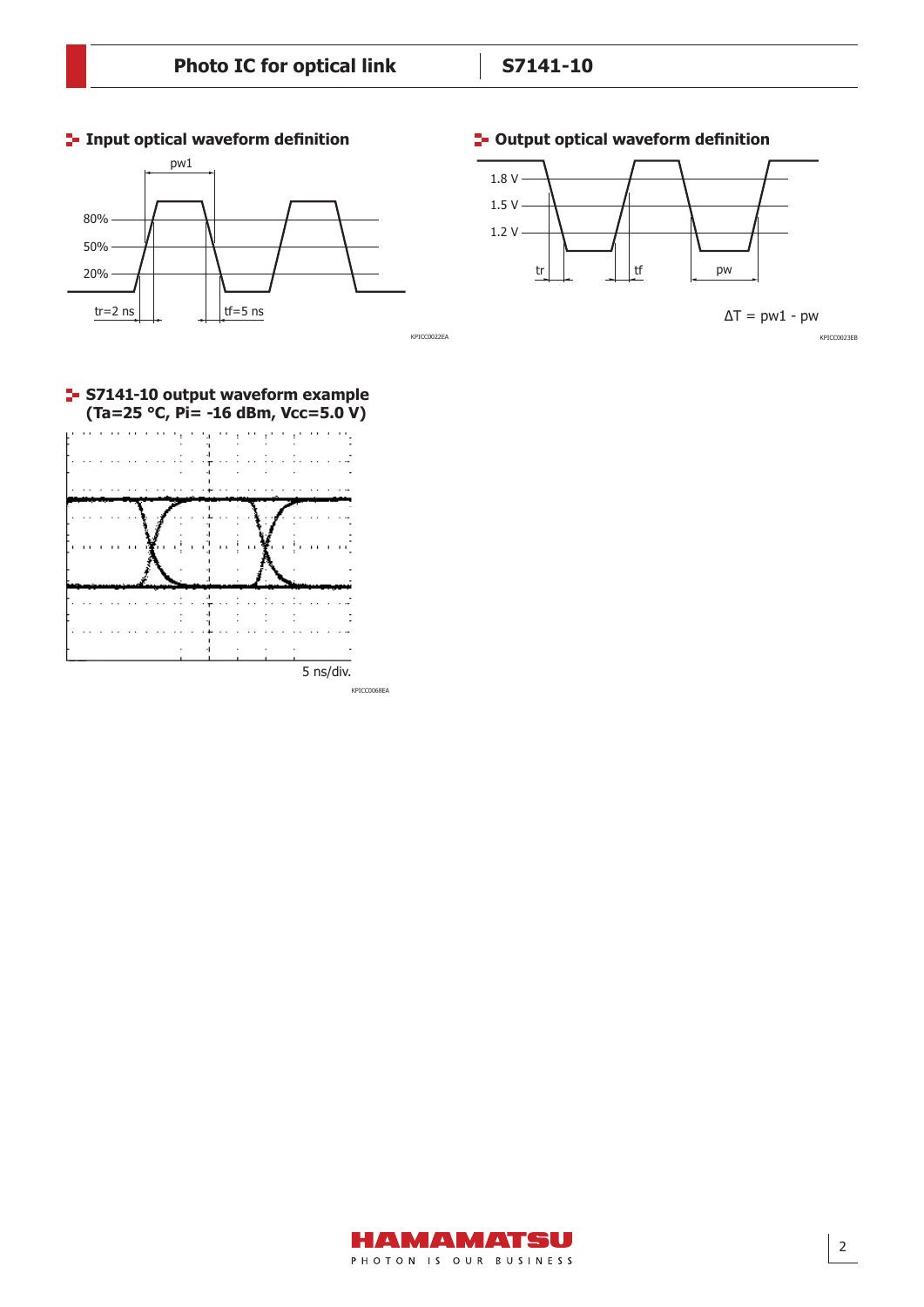### **P** Dimensional outline (unit: mm)



OUT GND

Vcc

Values in parentheses indicate reference value.

KPICA0043EF